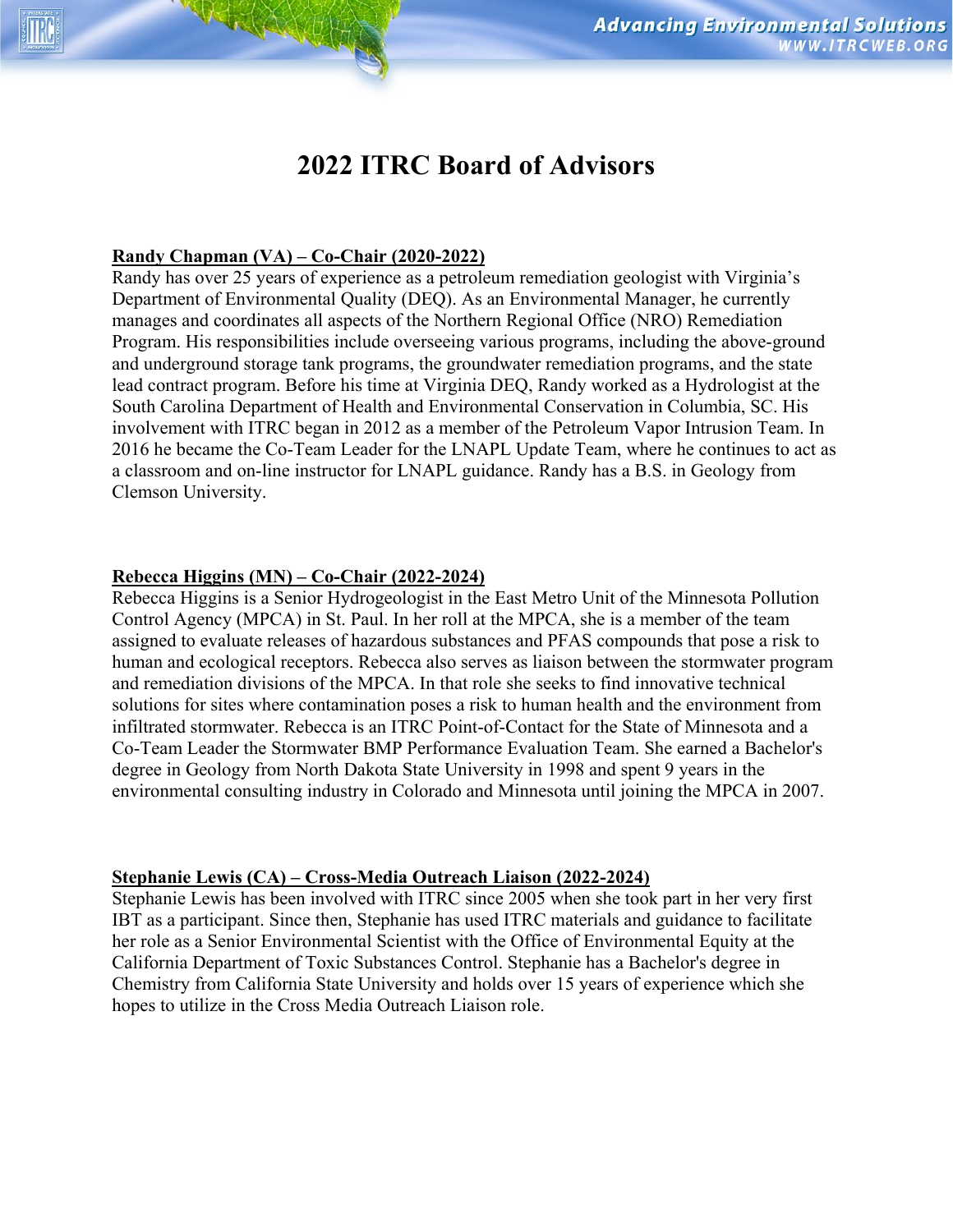## **Samuel Iwenofu (WA) – Special Projects Coordinator (2022-2024)**

Samuel Iwenofu is a Senior Analytical Chemist and Quality Assurance Coordinator with the Hazardous Waste and Toxic Reduction program at the Washington State Department of Ecology (WADOE). Samuel has a Bachelor of Science degree in Applied Chemistry and a professional post-graduate diploma in Environmental Science. With over 28 years of experience in the public and private sector, including 13 years with WADOE, Samuel specializes in providing crossprogram technical expertise and consultations within WADOE and other agencies. Samuel worked for the Quinault Indian Nation for 7 years, managing EPA grants and coordinating with EPA environmental programs, and has been an active member of ITRC for more than five years, including serving as a member of the PFAS Sampling and Analytical workgroup.

#### **Melinda McClanahan (NM) – Stakeholder Representative (2020-2022)**

Dr. McClanahan - a member of Choctaw Nation of Oklahoma - has previously served as a tribal stakeholder for ITRC's Contaminated Sediments-Remediation Team from 2012-2014, receiving the ITRC Public and Tribal Stakeholder Recognition Award for outstanding contributions with her work. Dr. McClanahan comes from a distinguished career in Washington, D.C. with the United States Senior Executive Service, where she held high-level positions with EPA's Office of Research and Development and USDA's Agricultural Research Service. After retiring from federal service in 2009 as the Chief Information Officer of the USDA Agricultural Research Service, Dr. McClanahan continued to work as a collaborator to the USDA, and serve on the Board of Directors for the Soil and Water Conservation Society, as well as the American Indian Science and Engineering Society (AISES), where she remains an advisor today.

#### **Sandra Snyder (SC) – State Engagement Coordinator (2022-2024)**

Sandra currently works in the Federal Remediation Section in the Superfund Program as a Risk Assessor/Environmental Health Manager for the South Carolina Department of Health and Environmental Control. Sandra has been in State Government since 2000 and has a B.S. in Plant and Soil Sciences from the University of Tennessee. In 2018, Sandra founded and led a PFAS Affinity Group at her Agency for information sharing across all Bureaus and Regions in South Carolina. Sandra has been active with ITRC since 2008 as a product user, team member, and State Point of Contact.